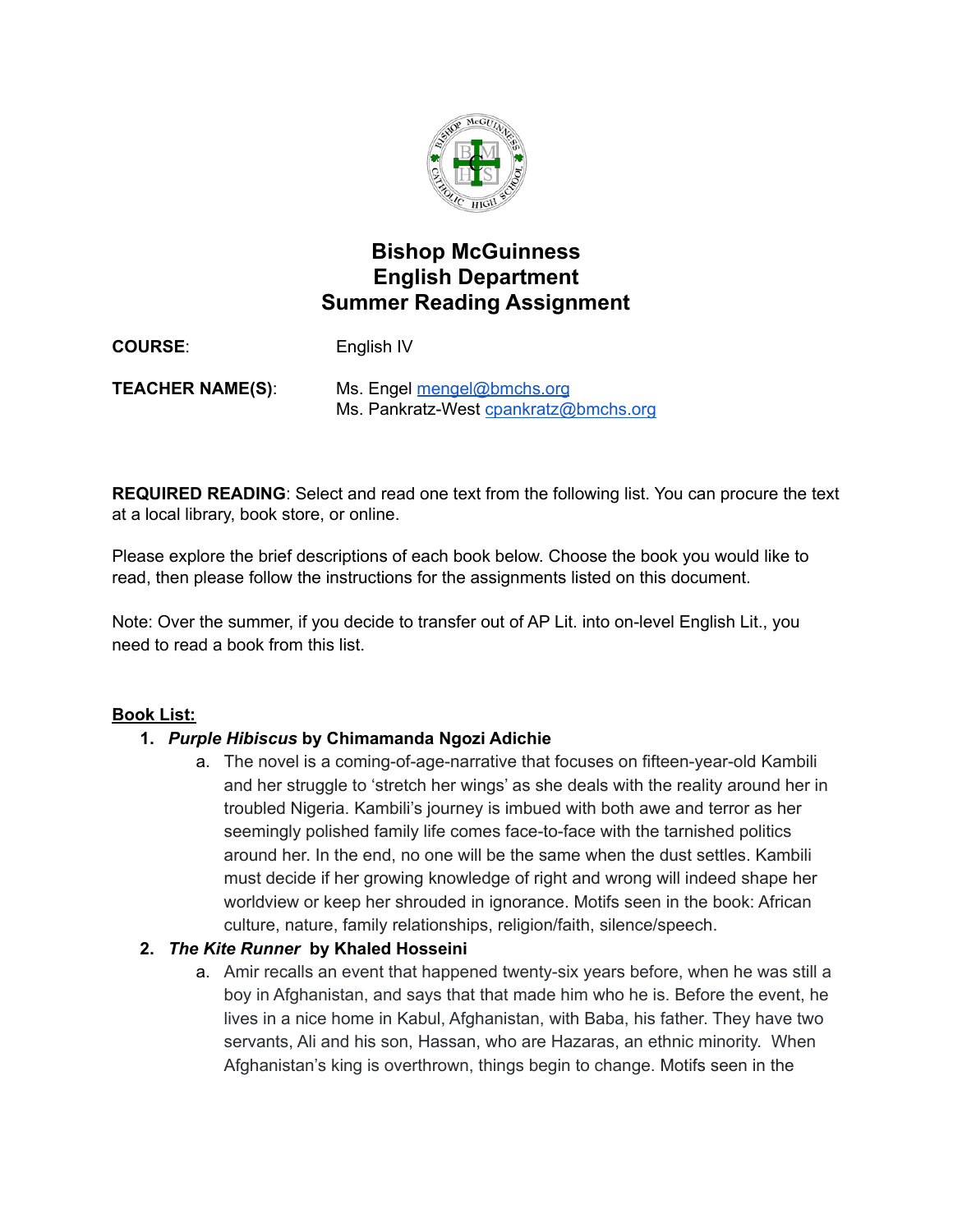book: family (particularly father/son) relationships, guilt and redemption, the effects of war, class relations.

# **3.** *A Handmaid's Tale* **by Margaret Atwood**

a. Offred is a Handmaid in the Republic of Gilead, a totalitarian and theocratic state that has replaced the United States of America. Because of dangerously low reproduction rates, Handmaids are assigned to bear children for elite couples that have trouble having children. Offred serves the Commander and his wife. Offred's freedom, like the freedom of all women, is completely restricted. She can leave the house only on shopping trips, the door to her room cannot be completely shut, and the Eyes, Gilead's secret police force, watch her every public move. Motifs seen in the book: individualism/independence, rights, gender roles, education.

# **4.** *Things Fall Apart by* **Chinua Achebe (Available to borrow from the school)**

a. Okonkwo is a wealthy and respected warrior of the Umuofia clan, a lower Nigerian tribe that is part of a consortium of nine connected villages. He is haunted by the actions of Unoka, his cowardly and spendthrift father, who died in disrepute, leaving many village debts unsettled. In response, Okonkwo became a clansman, warrior, farmer, and family provider extraordinaire. He has a twelve-year-old son named Nwoye whom he finds lazy; Okonkwo worries that Nwoye will end up a failure like Unoka. Motifs seen in the novel: change/tradition, gender roles/masculinity, language as culture.

# **5.** *All the Pretty Horses* **by Cormac McCarthy**

a. *All the Pretty Horses* begins with the 1949 funeral of John Grady Cole's grandfather. With his death, John Grady's mother will sell their Texas ranch and move away. There is nothing left in Texas for John Grady, who loves the ranch and idealizes the cowboy's way of life. Only sixteen years old, John Grady runs away from home with his friend. On horseback, they head toward the Mexican border, leading the idyllic, storybook life of migrant cowboys. They are joined by a younger boy, the sensitive and stubborn Jimmy Blevins. Together, the three cross over the Rio Grande into Mexico. Motifs seen in the book: innocence/knowledge, fate, responsibility/loyalty.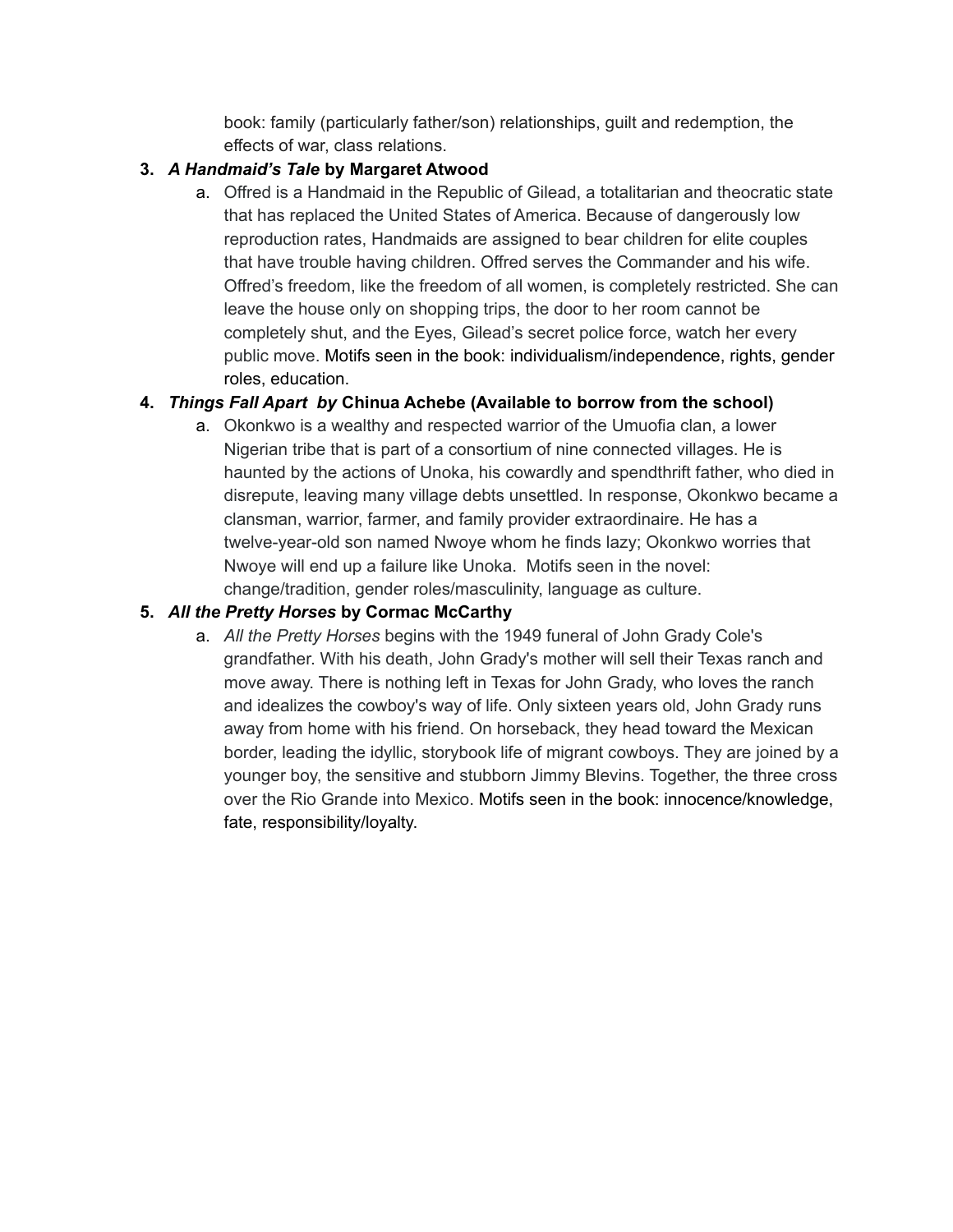#### **Assignments:**

- **1. Book Writing Assignment:**
	- **a. 1. Make copies of your three favorite or meaningful passages from the novel you chose (You may either make a copy on a copy machine or take a picture on your phone or ipad; if you take a picture, you will need to print it out to hand in). Pick one passage each from the beginning of the book, the middle, and toward the end. Annotate each passage and bring these copies to the first day of class.**
	- **b. Be ready to do an in-class writing exercise or activity within the first week of school pertaining to the summer reading.**
- **2. College Essay (Personal Narrative) - Instructions on following pages.**

#### **Submission Requirements:**

- **1. Book Writing Assignment: Bring to the first day of class: printed, annotated copies of your chosen three passages. If you bought a copy of the book, bring it as well.**
- **2. College Essay: Bring a hard copy to the first day of class and be able to access everything digitally through Google.**

**Due Date:** First Day of School (for both assignments)

**Assessment:** Be prepared for a writing exercise and/or group activities within the first few days of school.

**Attachments:** College Essay Instructions/Topics/Tips

**Other information:** Please contact either Ms. Engel ([mengel@bmchs.org](mailto:mengel@bmchs.org)) or Ms. Pankratz-West ([cpankratz@bmchs.org\)](mailto:cpankratz@bmchs.org) with questions about the summer reading assignments for English Literature.

**\*\*\*Note: Students must be aware that if they drop a class within the 1st week of school, they must have read the required summer reading for their new class.**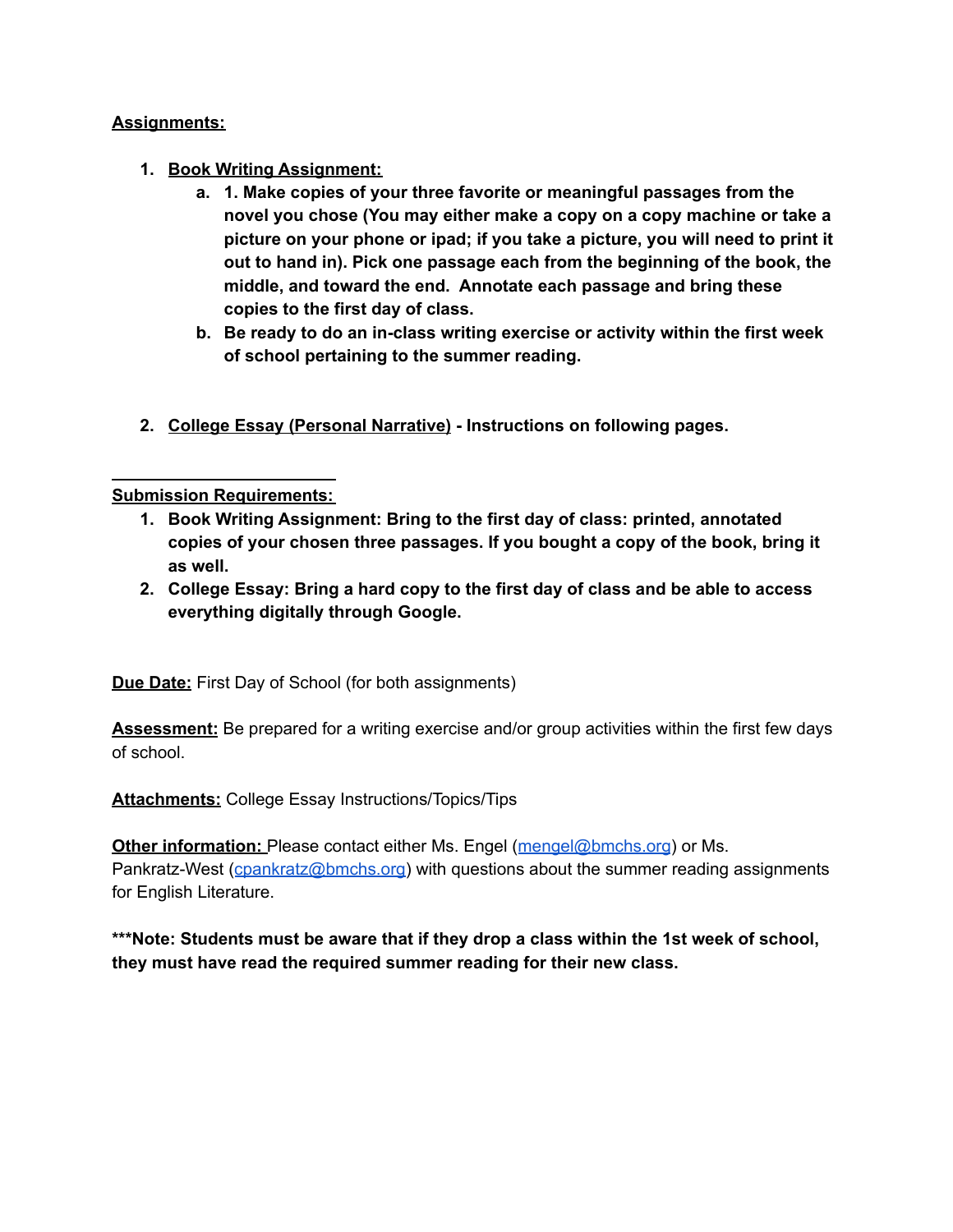## **Summer Writing Assignment: Senior College Essay**

**Directions: Below are the 2019-2020 Common App Essay Prompts.**

- **● Choose 1 of the 5 prompts to develop into a thoughtful essay.**
- **● Format: Printed hardcopy and Google Doc:**
	- **o Type your essay and bring a printed hardcopy to turn in the 1 st day of school. o Create a Google Doc entitled "Rough Draft Common App Essay" to share with your English teacher on the 1 st day of school.**
- **● 250 word minimum length – 650 word maximum length**
- **● MLA heading – include the word count here as the last entry in the heading**
- **● Due: 1 st day of school, August 2020**

## **Essay Prompts:**

**1. Some students have a background, identity, interest, or talent that is so meaningful they believe their application would be incomplete without it. If this sounds like you, then please share your story.**

**2. The lessons we take from** *obstacles we encounter* **can be fundamental to later success. Recount a time when you faced a** *challenge, setback, or failure.* **How did it affect you, and what did you learn from the experience?**

**3. Reflect on a time when you** *questioned* **or challenged a belief or idea. What prompted your** *thinking***? What** *was the outcome***?**

**4. Describe a problem you've solved or a problem you'd like to solve. It can be an intellectual challenge, a research query, an ethical dilemma - anything that is of personal importance, no matter the scale. Explain its significance to you and what steps you took or could be taken to identify a solution.**

**5. Discuss an accomplishment, event, or** *realization* **that** *sparked a period of personal growth and a new understanding of yourself or others.*

**6. Describe a topic, idea, or concept you find so engaging it makes you lose all track of time. Why does it captivate you? What or who do you turn to when you want to learn more?**

## **General Advice:**

- Do NOT work on this essay with anyone else or read essays online.  $\circ$  This should be totally your work, thoughts, ideas, story, experiences, and writing
- voice.
- Do NOT send/submit this first rough draft to Common App until after the required editing and revision process is completed in English class.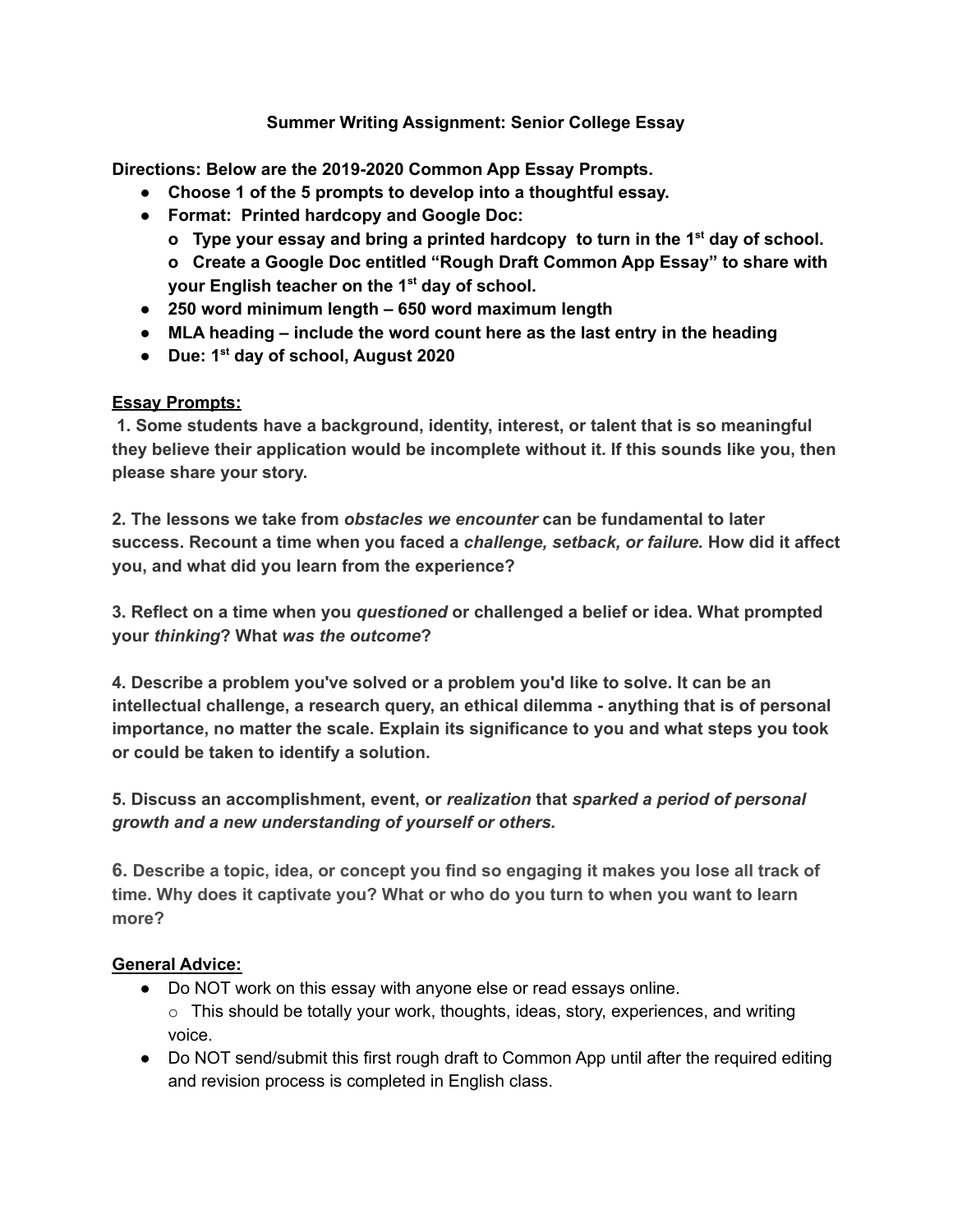- Please do not email this essay to your prospective English teacher and ask them to read it and make comments.
	- $\circ$  We will be crafting the essay together during the first few weeks of school.
- Read the following tips for some helpful advice on writing your Common App Essay.

# **Top 6 Common Application Essay Tips:**

**Parents and students often ask us for our most valuable Common Application essay tips, so our savvy team of advisors compiled a list of simple, effective tricks to use as guidelines while you navigate the tricky waters of college essay writing. Try to use them for good and not for evil.**

**1. Think small**: When writing the Common Application essay, too many students feel compelled to try and squeeze their entire life story into 650 words. This, friends, is impossible. It is almost always better to think small first. Find a story or event in your life that really meant something to you. Did you win a competition at the last second? Was your family stranded on vacation with no power for five days? Have you read something recently that blew your mind? Now ask yourself- are any of these stories representative of my larger, most valuable qualities? The perfect essay topic showcases your personality, passions and/or ambitions without trying to do too much at once. Talking about your family's adoption of a three-legged dog and how your pet's perseverance and quirky attitude influenced the way you live your life, will make a better essay than a super general diatribe on why you like dogs, for example. If you find yourself getting lost while writing, ask: what am I trying to say about myself, and am I using a specific, compelling example to tell my story?

**2. Write first, edit later:** When it comes to writing, we are almost always our own worst critics. So many students want and expect themselves to produce pure, uninhibited brilliance the first time their fingers hit the keys, but that is almost never the way good essay writing works. Writing a compelling essay is a process, and the best writing can often be plucked from our stream-of-consciousness efforts. Don't edit yourself before you allow your creativity to warm up and pour onto the page. Never judge your writing until you have a few paragraphs written down first. You can always cut what doesn't work and it is much easier to work with an overabundance of words and ideas than nothing at all.

**3. Kill those clichés:** We're not going to *beat around the bush* here: clichés really *get our goats*. When you take that *trip down memory lane*, telling us about the time you were a *mover and a shaker* putting your *nose to the grindstone* it makes our *blood boil*. We're content and grammar snobs, so we find clichés to be extra unappealing, but we also have enough confidence in your creativity to know that you can do better. Admissions essay readers know it too, and expect you to *think out of the box* without using phrases like "think out of the box." So strike those tired sentences from your essay and do it now. *Never put off tomorrow what you can do today*. It actually hurt us to write that.